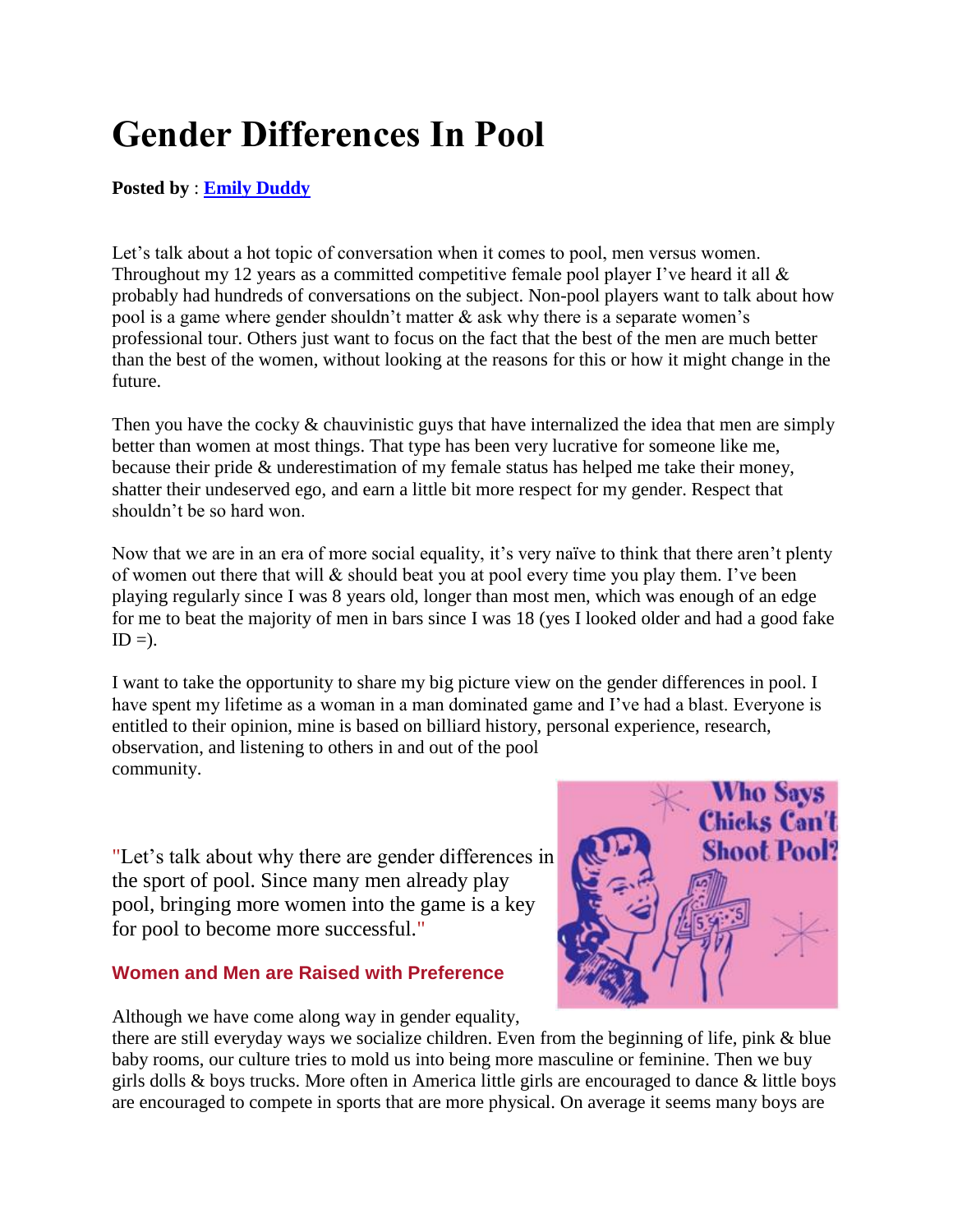introduced to their first game of pool between the ages of 10 and 15; however, for girls it may not be until their late teens or early 20's.

The way our culture still places pool into a male category keeps it male dominated. I was raised with sports not dolls. I was encouraged to have a variety of hobbies, including-gymnastics, soccer, basketball, softball, bowling, pool, violin, dancing, singing, cards, and more. It's time to throw out the pink & blue, dolls & trucks clichés. Pool is a great game for everyone, lets teach more little girls and make women feel comfortable in pool halls.

When you think about the modern day history of pool compared to other sports/games like golf, tennis and poker, we are relatively young when it comes to mainstream acceptance. This is due to the roots of pool in America starting in smoky bars with gambling. Since pool is a game that you are able to play indoors, and can still perform intoxicated, it makes sense this is where it began.

Well there is a new era of American culture and pool has progressed as well! Let us think about the pool hall environment in the 1950's  $&$  1960's. Any respectable woman during that time would not feel comfortable in a pool room, nor would they be accepted. The Women's Professional Billiard Association was founded in 1976 by forward thinking women with the goal to play pool in an arena where they could excel.

Essentially woman are now playing catch up to men because men have had continuous assess to pool halls & competition. This contributes to men out numbering women & out playing them. It will be a slow progression, but the scales are moving towards equality. Today there are pool halls all over the country and the world that are smoke free, classy and professional. Places where both genders can feel comfortable playing, learning, and competing. The times are changing for the better and the new generation of women pool players will be stronger than the last.

## **The Brain Difference Creates a Style Difference**

From the standpoint of evolution, psychological testing and skill set based on survival, women multi-task better to run the household effectively while raising kids and men single task to work and bring home food. When it comes to pool there is a lot of information to process at one time, but at the most basic level the most important thing is to make the next shot. In my opinion pool is more natural for men because they keep it simple and are able to concentrate more of their attention on simply pocketing the ball. Women can have an advantage when it comes to the strategy and finesse part of the game, but sometimes they tend to overthink basic situations.

In professional competition matches where women play women take more time than men versus men's matches. This can give the illusion that men are stronger players than women, but it is more stylistic differences. As women continue to catch up, new styles will emerge and the overall level of play by all players will increase. Men and women pool players should learn from each other.